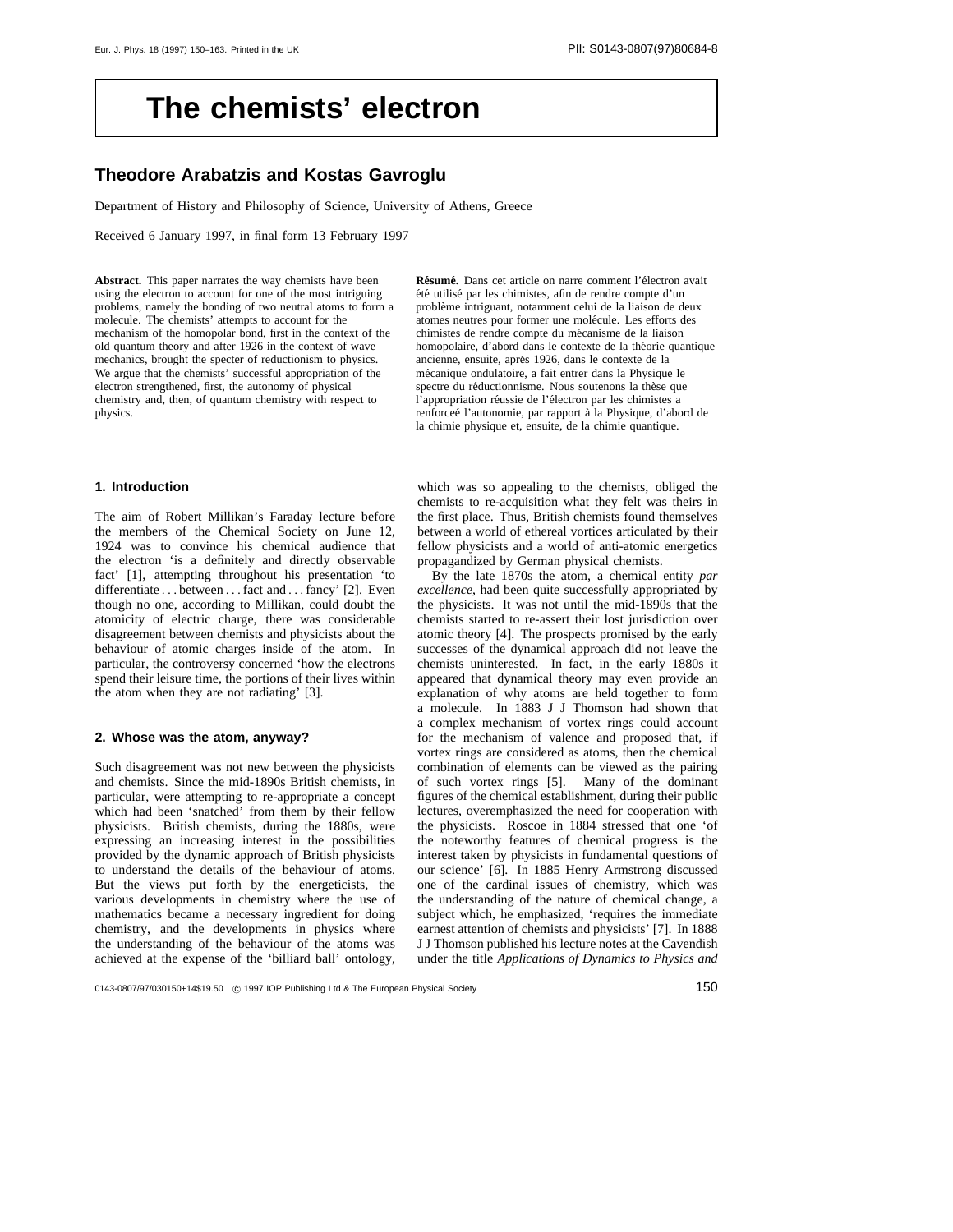*Chemistry*. Although chemistry was cruelly reduced to physics, there did emerge a dynamical framework which could accommodate the physical *and* chemical phenomena together. In 1893 Emerson Reynolds placed great emphasis on what he called 'physicochemical' problems. In 1895 Ralph Meldola argued that the 'one great desideratum of modern chemistry is unquestionably a physical or mechanical interpretation of the combining capacities of atoms' [8]. But all this talk came to an abrupt end in 1896, the year Wilhelm Ostwald launched his campaign for energetics at the Lübeck meeting of the Society of German Scientists and Physicians.

Soon afterwards, some British chemists started to go on the offensive. In 1902 Edward Divers, who was the vice-president of the Chemical Society, delivered the presidential address to the chemical section of the British Association for the Advancement of Science (BAAS). His grudge was against the physicists who had never been 'satisfied with the hard, indivisible ball of specific substance and definite mass which has served chemistry so well'. He denounced the physicists who had manipulated the atom, making, in fact, 'even a vortex ring of it'. Divers' main thrust was that all this meddling with the atom led to a situation that only a 'few chemists can understand' [9]. In contrast to the physicists' practice, the chemists had not meddled with the atom's interior. Divers argued that chemistry dealt with tangible truths and did not need the help of mechanical models in order to legitimate its various laws.

In 1906, two years after his Faraday Lecture in London, Ostwald indicated that he was having second thoughts about his denial of the existence of atoms. The next year, Arthur Smithells, the forceful spokesman of British chemistry, was telling his audience at the annual BAAS meeting that, when compared to 20 years ago, everything appeared to be more promising in chemistry. Although the discovery of radioactivity did mark a new epoch in the history of chemistry, there did not appear to be any reasons to start questioning any of the constitutive aspects of chemistry. His pronouncement was that the chemists were perplexed, not so much by the new ideas, but by the invasion 'of chemistry by mathematics'. It appeared that chemists were feeling 'submerged and perishing in the great tide of physical chemistry which was rolling up into our laboratories' [10]. Smithells concluded by commanding that chemistry should not be invaded by mathematical theorists!

In 1909 Henry Armstrong pursued the same aggressive strand. Concerning his views about the energeticists, Armstrong boasted that, even though his attitude was one of 'complete antagonism towards the speculations of the Ostwald school', he claimed, nevertheless, to had been the first English chemist to publicly remark that Ostwald's investigations were of the highest importance. But now Ostwald had changed his mind, and Armstrong warned his fellow chemists in a most dogmatic manner about the dangers of dogmatism. He reminded his audience how Ostwald had 'charged his test tubes with ink instead of chemical agents' and how he tried to convince chemists to become adherents of the cult of his school. He warned his audience of the dangers 'of uncontrolled literary propagandism in science'. But that was not the end. Armstrong had one more account to settle. He appealed to the physicists to make themselves more acquainted with the methods of the chemists and to stop speculating unnecessarily. He felt that such an attitude by the physicists was all the more necessary, especially since they appeared to 'dictate a policy' to the chemists, without making much effort to understand their methods of 'arriving at the root conceptions of structure and the properties as conditioned by structure. It is a serious matter that chemistry should be so neglected by physicists' [11].

It was Joseph Larmor's *Aether and Matter* which, more than any other work, can be considered as being a concrete response to the necessity for a consensual theoretical framework for both the physicists and the chemists. It was published in 1900 and was substantially the same text for which he had been awarded the Adams Prize two years earlier. Larmor's work was a study of the relations of 'microdiscontinuity to macrocontinuity' [12] and his ether attempted to play a unifying role, explaining all natural phenomena. Electromagnetism could no longer be considered as being solely based on the idea of the continuum without the necessary changes due to microscopic considerations after the discovery of the electron.

It should be stressed that even though Larmor's *Aether and Matter* was motivated by and aimed at the problems with electromagnetism, it does afford a chemical reading and chemical considerations were a significant contributory factor for its completion. Larmor was quite knowledgeable about various chemical problems and especially about chemical affinity. Ten years earlier in the introduction of his *A Treatise on the Motion of Vortex Rings* J J Thomson had thanked Larmor for his 'valuable suggestions' and soon afterwards Larmor had produced his own theory to account for chemical phenomena. 'I am now deep into atomism' he wrote to Oliver Lodge in 1894 [13].

*Aether and Matter* attempted to create a consensus not only on the issue of ontological commitments, but on the issue of methodological preferences as well. It would not be unreasonable to assume that Larmor was pursuing an agenda in which the ontological issues that had to be settled between the physicists and the chemists were closely related with the methodological issues involved in setting up a consensual theoretical framework. Decisions about the former necessitated decisions about the latter. The new consensus was not only a matter of devising a new theory as such, but of articulating the novelty of the theoretical *approach* as well.

It is also possible to narrate the conflict between the two different conceptions of the atom, the physicists' dynamic atom and the chemists' static atom, as a clash between two different conceptions of the electron. Even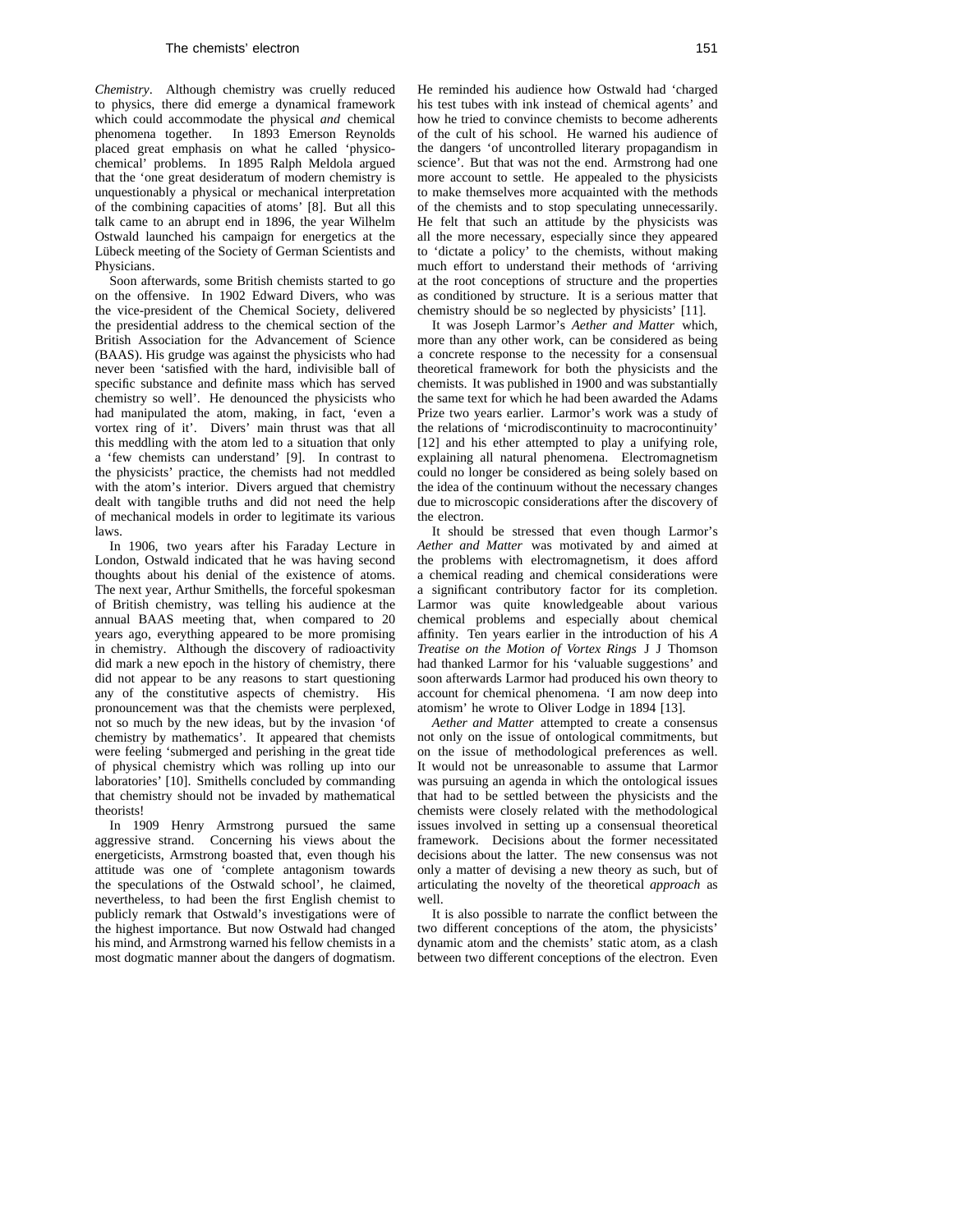though the clash dates from before the 'discovery' of the electron [14], after that 'discovery' it was transformed to a conflict between two incompatible conceptions of the electron. The incompatibility between the physicists' dynamic atom and the chemists' static atom became a mere epiphenomenon of an underlying conflict between the physicists' and the chemists' electrons. We do not mean to suggest that the 'discovery of the electron' was an unproblematic and straightforward event. Despite its complexity, however, the process which has been seen retrospectively as the 'discovery of the electron' rendered the incompatibility between the two atoms an epiphenomenon of the incompatibility between their respective subatomic constituents. A dynamic atom resulted from a non-magnetic electron which obeyed Coulomb's law (except in quantum transitions), whereas a static atom resulted from a magnetic electron which (at small distances) violated Coulomb's law. Furthermore, chemists were not very interested in detailed pictures of the structure of the atom; they were, rather, concerned with 'an atom's outermost electrons', the only electrons which entered in the process of chemical combination [15]. As J J Thomson remarked in 1923, 'the electron is the dominating factor in these problems which are just those with which the chemist is most concerned' [16].

We shall attempt to narrate parts of this conflict, in terms of the different methodological outlook of two distinct scientific cultures, the physicists and the chemists.

# **3. Emergence of the conflict: G N Lewis's loafer electron**

Gilbert N Lewis (1875–1946) [17] commenced his graduate studies at Harvard in 1897 and was trained by the physical chemist T W Richards. In 1900, a year after he had completed his dissertation, he went to Germany and worked with Ostwald and Nernst. The instrumentalism that pervades his mature writings can be traced, perhaps, to his early interaction with Ostwald. Lewis's radical instrumentalism was displayed in his *Valence and the Structure of Atoms and Molecules* [18] where he argued that the empirical success of Bohr's model of the hydrogen atom did not provide adequate grounds for believing that it was 'something more than a mere working hypothesis, and may represent an ultimate reality'.

Lewis is best known for his proposal that electron pairs can account for the homopolar bond between atoms. The new ideas on the electronic constitution of matter along with the periodic properties of the chemical elements were the central elements of his problem situation. The two main *desiderata* were to portray the atom as composed primarily of electrons [19] and to provide a physical interpretation, based on the new model of the atom, of the periodic table. Both of these *desiderata* were fulfilled with Lewis's 1902 proposal of a cubic atom. According to that proposal, the atom had an elaborate cubic structure and was composed of electrons which occupied the vertices of a series of concentric cubes. The most important aspect of that theory was that it portrayed the electron within the atom as a static particle to suit the chemical static atom.

The next stage in his development of the theory began in 1916. In the meantime several developments had taken place in both chemistry and physics which were decisive for the further elaboration of the 1902 theory. In 1904 Richard Abegg (1869–1910) had proposed a new interpretation of valence based on the recently 'discovered' electron [20]. Before the advent of the electron 'the valence of an atom *...* was defined as the number of bonds which attach it to other atoms' [21]. In Abegg's theory the 'normal' valence of an atom amounted to the definite number of electrons that the atom would give (positive valence) or take (negative valence) upon its combination with another atom to form a molecule or a compound. Further details of Abegg's scheme need not concern us here. Suffice it to say that for him the affinity between two atoms was a purely electrostatic phenomenon due to the transfer of electron(s) from one atom to another and the concomitant electrostatic attraction between the oppositely charged atoms.

In the same year that Abegg published his theory of electrovalence J J Thomson proposed the 'plum pudding' model of the atom, in which corpuscles (electrons) moved in coplanar, circular orbits inside a homogeneously and positively charged sphere [22]. Thomson's model provided a qualitative understanding of the periodic table of Mendeleev and of chemical combination, among other phenomena. The demand for a mechanically stable atom, formulated in terms of Thomson's model, provided the key for the interpretation of the periodic properties of the elements. Only those rings of corpuscles which contained a number of corpuscles below a certain threshold would be stable. Above that threshold a ring would break into two distinct rings, the additional ring being formed from the extra electrons which threatened the stability of the previous ring. Since the chemical properties of the elements were determined by those extra electrons, a periodic occurrence of the same number of electrons in the 'incomplete' ring of different elements would result in the periodicity of their chemical properties.

In 1907 Thomson developed further the chemical applications of his atomic theory in a highly influential book, *The Corpuscular Theory of Matter* [23]. Again, despite the theoretical possibility of non-polar bonds (i.e. bonds 'binding the two systems together without a resultant charge on either system' [24]), Thomson only admitted the existence of polar bonds 'established between two atoms [by] the transference of one corpuscle from the one atom to the other' [25]. In the 1910s, due to the popularity of Thomson's theory among American chemists, the exclusive reality of polar bonds became part of the orthodoxy of the day.

It is ironic that Thomson became one of the first to revolt against the orthodoxy that his 1907 theory had helped to consolidate. In 1914 he published a paper in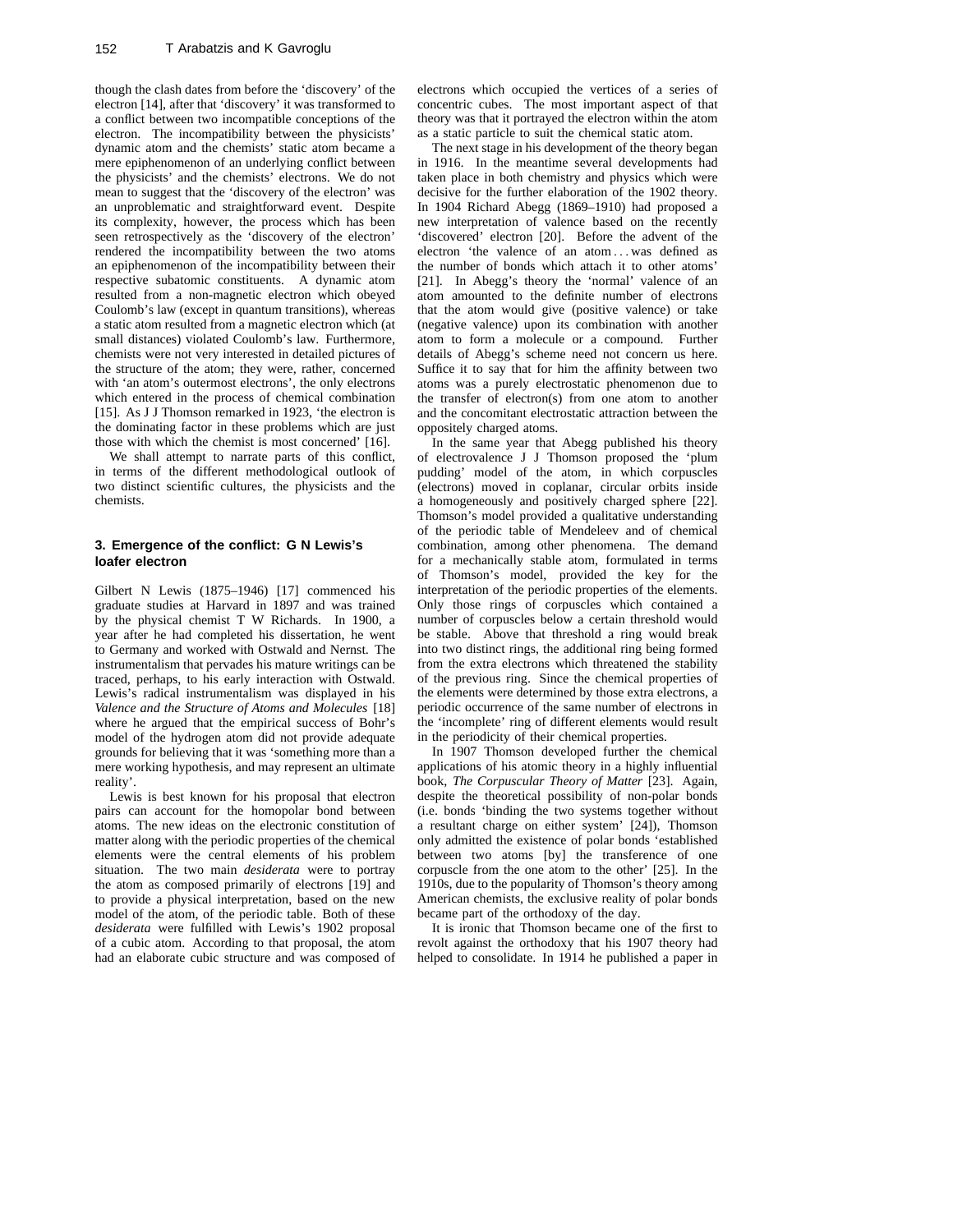which he admitted the existence of two kinds of bonds, polar and non-polar [26]. In non-polar bonds there was no electron transfer between the atoms forming the chemical compound. Instead, such bonds consisted of two tubes of force, one between an electron of the first atom and the nucleus of the second and another between an electron of the second atom and the nucleus of the first [27]. The important innovation of Thomson's paper that proved significant for Lewis's further elaboration of his cubic atom was the idea that a pair of electrons was involved in a non-polar bond [28].

Another crucial development that formed part of Lewis's problem situation was Parson's proposal in 1915 of an electron endowed with magnetic properties [29]. Parson portrayed the electron as a revolving circular band of negative electricity which, as a result of its rotation, had a magnetic moment and was, thus, called 'magneton'. Parson had not been the first to associate magnetic properties with the electron. Ten years before Parson's proposal and in a different context the French physicist P Langevin (1872–1946) had considered the electron as the ultimate magnetic particle [30]. The important innovation of Parson, however, was the utilization of his magnetic electron for understanding the process of chemical bonding.

Parson had shown his paper, prior to its publication, to Lewis and, thus, stimulated Lewis to revive his 1902 theory. The most important aspect of Parson's paper *vis-a-vis* the development of Lewis's theory was a new mechanism of chemical binding based on the magnetic properties of the electron. The then dominant conception of chemical bonding portrayed the formation of chemical compounds as due exclusively to the transfer of electrons from one atom to another and the concomitant electrostatic attraction between the oppositely charged atoms. That theory of chemical bonding, however, could not explain the formation of molecules consisting of neutral parts, like the hydrogen molecule  $(H<sub>2</sub>)$  and the majority of organic compounds. Due to these difficulties the view that the only mechanism of chemical bonding was a process of electron transfer had been already challenged. A group of chemists at Berkeley, under the leadership of G N Lewis, 'suggested that there are two distinct types of union between atoms: polar, in which an electron has passed from one atom to the other, and non-polar, in which there is no motion of an electron' [31]. No physical mechanism was proposed, however, to account for the formation of non-polar bonds. It was this elusive mechanism that Parson supplied in his 1915 paper.

Like J J Thomson, Lewis and his colleagues, Parson admitted the existence of two kinds of bonds, polar and non-polar. Unlike polar bonds, which were formed by magneton transfer, non-polar bonds consisted of a pair of magnetons which was formed as a result of the magnetic attraction between two magnetic electrons, an attraction strong enough to overcome the electrostatic repulsion between the negatively charged particles. It was, thus, the magnetic character of Parson's electron that enabled the formation of non-polar bonds. Parson's idea of a magnetic electron was a significant resource for the subsequent development of Lewis's theory of atomic structure.

The most innovative aspect of that development was Lewis's idea that the chemical bond between two atoms in a molecule consisted of a *pair* of electrons that did not belong exclusively to either of the combining atoms but were, instead, shared by both of them. It appears quite plausible that Lewis derived the shared pair bond in 'some way from the rich and suggestive speculations of Thomson *...* and Parson on the non-polar bond' [32]. Lewis had already introduced the distinction between polar and non-polar bonds in 1913 but he had not offered any physical mechanism that could account for the formation of non-polar bonds. Such a mechanism was provided by Thomson in 1914 and by Parson in 1915. The problem then facing Lewis was to translate Thomson's and Parson's conceptions into the terms of his 1902 cubic model of the atom and to retain only those aspects of their theories that could fit into his own theory of atomic structure. We will discuss Lewis's seminal paper 'The atom and the molecule' [33] and the problems that it tried to address, while at the same time, exhibiting the features of Lewis's conception of the electron that conflicted with those ascribed to it by the physicists.

Whatever its origins, the cubic model of the atom seemed to Lewis 'more probable intrinsically than some of the other theories of atomic structure which have been proposed' [34]. Lewis's atom consisted of a core of negative and positive charges that did not partake in chemical phenomena and an outer shell of electrons that governed chemical changes. The net positive charge of the inner core was balanced by the negative charge of the outer shell so that the atom as a whole was electrically neutral. The model portrayed the electrons as static particles which, moreover, did not strictly obey Coulomb's law. As Lewis remarked, 'Electric forces between particles which are very close together do not obey the simple law of inverse squares which holds at greater distances' [35].

It is important to reconstruct the reasoning that led Lewis to abandon the unrestricted validity of Coulomb's law in order to see in what respects the physicists' electron, invariably subject to Coulomb's inverse square formula, was an obstacle for the understanding of chemical phenomena. There were two ways, according to Lewis,

*...* in which one body can be held by another. It may, owing to a force of attraction, be drawn toward the second body until this force is gradually offset by a more rapidly increasing force of repulsion. In this case it comes to rest at a point where the net attraction or repulsion is zero *...*[36]

This was exactly the way in which electrons were held together in the atom, presumably under the attractive– repulsive action of the positive charges that were also in the atom and under their own mutual repulsion– attraction [37]. It should be emphasized that Lewis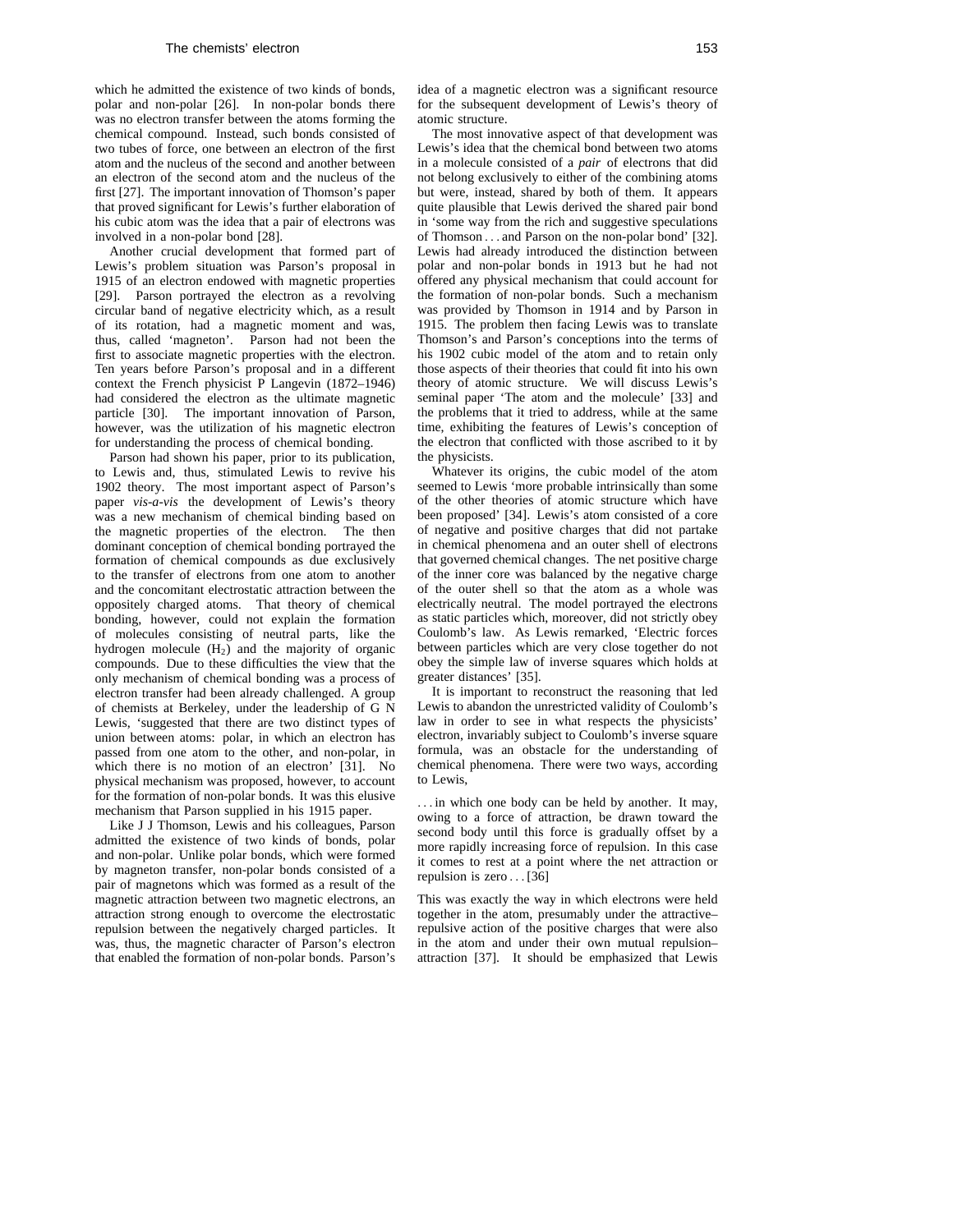kept silent about the nature and arrangement of the positive charges inside an atom and he did not offer any mathematically formulated alternative to Coulomb's law. As a result he was unable to show that the cubical structure and the stability of his atom followed from the collective interaction between electrons and positive charges. The qualitative nature of Lewis's model of the atom explains, to some degree, why it was not taken very seriously by the physicists [38].

The second way in which the electrons could be held together in the atom was the physicists' way, most notably Rutherford's. According to that model electrons were revolving around a massive, positively charged nucleus under the action of an inverse square, attractive force. Rutherford did not make any attempt to employ his model in order to explain the chemical properties of the elements and, not surprisingly, his theory did not appeal to chemists. As Lewis remarked, the so-called 'planetary' model of the atom

*...*seems inadequate to explain even the simplest chemical properties of the atom, and I imagine it has been introduced only for the sake of maintaining the laws of electromagnetics which are known to be valid at large distances [39].

Furthermore, the advantage of 'maintaining the laws of electromagnetics' was not preserved in the most sophisticated among the planetary models, namely Bohr's semi-classical model. Bohr's dynamic electron violated classical electromagnetic theory in two respects. First, it was influenced by Coulomb forces only when 'the angular momentum of the electron round the nucleus in a stationary state of the system is equal to an entire multiple of a universal value [*h/*2*p*; where *h* is Planck's constant], independent of the charge on the nucleus' [40]. Second, in these 'stationary' states the electron violated classical electrodynamics, since it did not emit radiation.

Lewis diagnosed another respect in which Bohr's dynamic electron was incompatible with contemporary electromagnetic theory. The motion of Bohr's electrons

*...* produces no effect upon external charges. Now this is not only inconsistent with the accepted laws of electromagnetics but, I may add, is logically objectionable, for that state of motion which produces no physical effect whatsoever may better be called a state of rest. [41]

It is not clear from the above passage what, exactly, was Lewis's objection against Bohr's theory. Lewis, however, developed that objection in a paper that was published the following year [42]. In that paper he exposed a hidden consequence of Bohr's model of the atom through the following thought experiment:

Let us*...*represent a hydrogen atom according to Bohr with an electron in the first orbit [by a circle whose diameter is  $XX'$ ], that is to say in the most stable state, and let us represent by AA' a small wire which may be brought near to the hydrogen atom [parallel to

XX']. Now if the electron in the orbit exerts any sort of electrical force at a distance, when the electron is in position X there will be a slight flow of positive electricity in the wire toward A, and when the electron is at  $X'$  there will be a slight flow toward  $A'$ . Indeed at any finite distance of the wire from the atom there should be set up in the wire a finite alternating current which would continue indefinitely. Such a current should generate heat, but since the atom is supposed to be in the state of lowest possible energy there appears to be no source from which the heat could originate. In other words, we must conclude either that such an alternating current is not produced or that it is produced but meets with no ohmic resistance [43].

Lewis eliminated the second alternative on experimental grounds and concluded that 'an electron, in a Bohr orbit, exerts upon other electrons no force which depends upon its position in the orbit' [44]. That conclusion was an essential step towards the reconciliation of Bohr's dynamic and Lewis's static electron and will be further discussed below.

Thus, in Lewis's view, the physicists' dynamic electron was not only incompatible with chemical data but also objectionable on 'logical' grounds. Moreover, he claimed that the predictive success of Bohr's theory *vis-a-vis* the lines of the hydrogen spectrum could be duplicated by his own model if one assumed 'that an electron may be held in the atom in stable equilibrium in a series of different positions, each of which having definite constraints, corresponds to a definite frequency of the electron' [45]. It is evident that Lewis proposed a totally classical picture of the electron which dispensed with quantum conditions. As we will see, this was one of the sources of resistance to Lewis's proposal by those physicists that were engaged with the development of quantum theory.

So far we have identified three characteristics of Lewis's model that might have led to its less than enthusiastic support by the physics community: first, its qualitative, non-mathematical formulation [46]; second, its disregard for quantum conditions; and third, its violation of the strict validity of Coulomb's law. That final feature of Lewis's theory was closely related with the magnetic properties of the electron. If the electron was a tiny magnet, as Parson had suggested in 1915, the configuration of electrons inside the atom would be the product of the operation of magnetic forces, in addition to the operation of Coulomb-like electric forces. The repulsive, inverse square force between two electrons would be counteracted by an attractive, magnetic force. Assuming the existence of such forces, Lewis stated that Parson had been led to a similar conclusion as his: the most stable condition for the atomic shell is the one in which eight electrons are held at the corners of a cube [47]. Thus, Parson's attribution of magnetic properties to the electron explained why electrons did not strictly obey Coulomb's law and thus justified on physical grounds a crucial aspect of Lewis's theory. It should be noted, however, that, contrary to Lewis's claims, Parson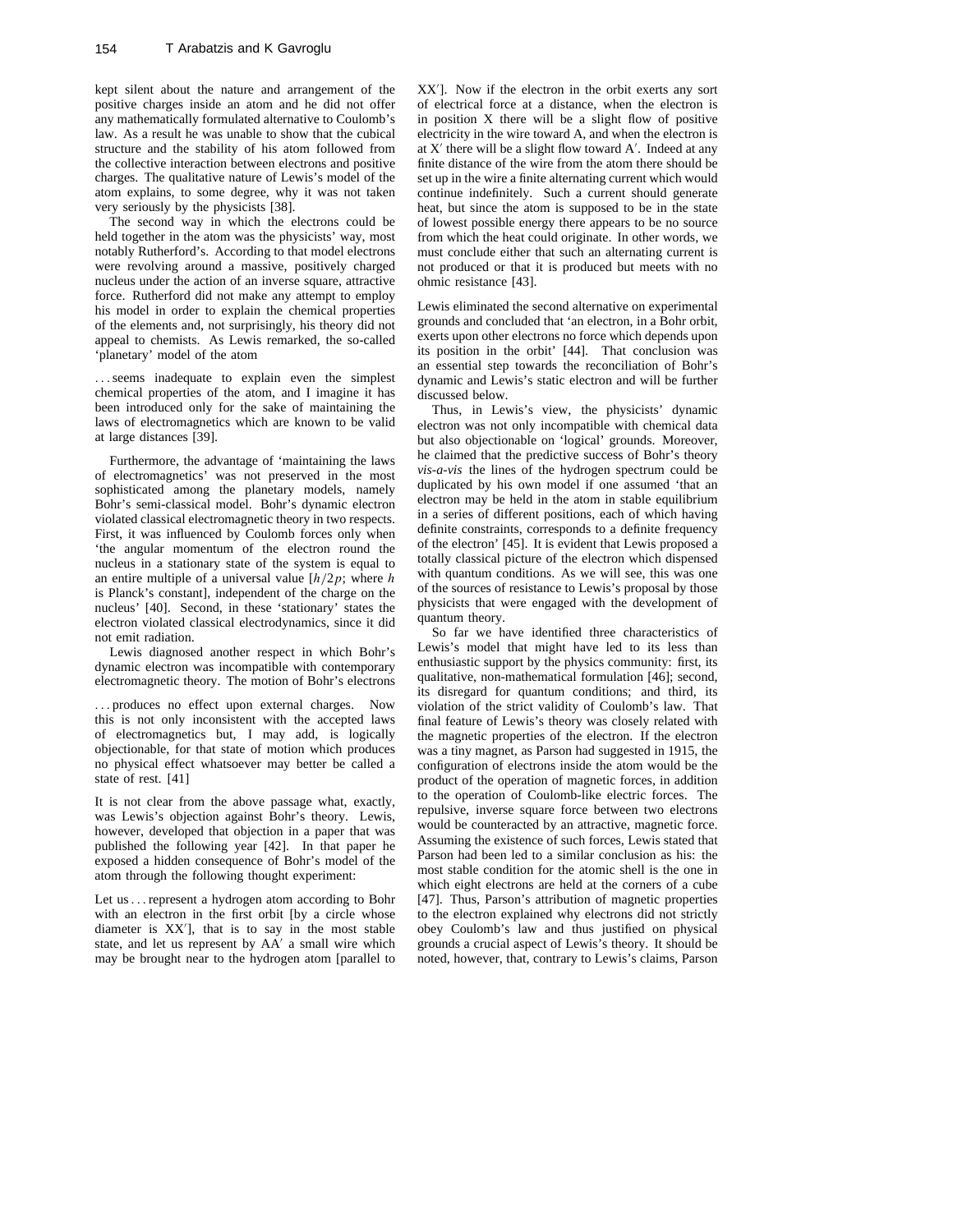had not been able to demonstrate mathematically that a cubic arrangement of electrons inside the atom followed from the combined action of electric and magnetic forces [48].

The idea of a magnetic electron also enabled another crucial innovation that Lewis introduced in 1916, namely the conception of the chemical bond as consisting of a pair of electrons shared between the combined atoms [49]. The two electrons occupied the vertices of an edge that was common to both cubic atoms. A chemical bond of this kind would not have been possible if the only force acting between two electrons was electrostatic repulsion. A magnetic force was necessary to overcome that repulsion and draw the two particles together.

Finally, the magnetic electron was essential for the representation of the triple bond, i.e. the bond between two atoms that shared three pairs of electrons. From a geometrical point of view two cubic atoms could never share three pairs of electrons. The pictorial representation of the triple bond requires that the combined atoms possess a tetrahedral structure. A cubic structure can be transformed to a tetrahedral one if 'each pair of electrons [that occupy the vertices of the cube] has a tendency to be drawn together, perhaps by magnetic force', a tendency that can be reasonably assumed 'in such very small atoms as that of carbon'. The tetrahedral structure, moreover, 'explains the phenomenon of free mobility about a single bond which must always be assumed in stereochemistry' [50].

# **4. Irving Langmuir's elaboration of Lewis's ideas**

In 1903 Irving Langmuir (1881–1957) obtained his degree in metallurgical engineering from the School of Mines at Columbia University [51]. He entered the School of Mines because, as he remarked later, 'the course was strong in chemistry' and, moreover, 'it had more physics than the chemical course, and more mathematics than the course in physics—and I wanted all three' [52]. After the completion of his undergraduate studies, he went to Germany and worked with Walther Nernst 'on the dissociation of various gases by a glowing platinum wire, research that became the topic of his 1906 doctoral dissertation' [53]. In 1906 he returned to the United States and began his career first at the Stevens Institute of Technology and, then, at the new research laboratory of General Electric in Schenectady, New York. The laboratory in Schenectady provided an ideal research environment and Langmuir stayed there until his retirement in 1950.

According to Robert Kohler, who has reconstructed in detail the origins of Langmuir's concern with atomic structure [54], Langmuir had been interested in atomic models since 1916. As his notebooks from that period reveal, he 'thought that there were better theories than Bohr's, such as Alfred Parson's magneton theory which he had just been studying'. Furthermore, he agreed with G N Lewis that Bohr's model of the atom 'ignored the facts of stereochemistry *...*[and] was designed simply to 'save Coulomb's Law' at short distances' [55]. His negative appraisal of Bohr's atomic theory contrasted with his favourable view of Lewis's static model of the atom. Thus, Lewis's atomic theory along with Parson's proposal of an electron endowed with magnetic properties were important resources upon which Langmuir drew for the development of his own theory of atomic structure. A further element of his problem situation was his hope to create 'a new chemistry, a deductive chemistry, one in which we can reason out chemical relationships without falling back on chemical intuitions' [56].

A preliminary version of his theory appeared in the 1919 issue of the *Proceedings of the National Academy of Science* [57]. In the beginning of his article Langmuir acknowledged that 'this theory, which assumes an atom of the Rutherford type,*...* is essentially an extension of Lewis's theory of the 'cubical atom ...". He continued by laying out his theory in terms of eight postulates, a form of exposition that betrays his ideal of a 'deductive chemistry'. The first postulate asserted that 'the electrons in atoms are *either* stationary *or* rotate, revolve *or* oscillate about definite positions in the atom' [58]. (Emphasis added.) It should be emphasized that Langmuir's model of the atom, in contrast with Lewis's, was not based on the assumption of a completely stationary electron. Rather, it was compatible with the supposition of a dynamic electron. Langmuir modified Lewis's theory in order to reconcile it with Bohr's model of the atom, which, as we mentioned above, was based on the assumption of a rapidly moving electron.

The first postulate also included a symmetry principle, according to which 'The electrons in the *...* atoms*...* of the inert gases, have positions symmetrical with respect to a plane called the equatorial plane, passing through the nucleus at the center of the atom'. The second postulate stated that the electrons in atoms are distributed in successive 'concentric (nearly) spherical shells, all of equal thickness'. Moreover, the 'mean radii of the shells form an arithmetic series 1, 2, 3, 4, and the effective areas are in the ratios  $1 : 2^2 : 3^2 : 4^2$ Each of those shells was divided, according to the third postulate, 'into cellular spaces or cells occupying equal areas in their respective shells and distributed over the surface of the shells according to the symmetry required by postulate 1'. Thus, the first shell should contain two cells (one above and one below the equatorial plane), the second, having an area four times larger than the first, should contain eight cells, and so on. The cells in the first shell are occupied, according to the fourth postulate, by a single electron; while cells in successive shells can contain, at most, two electrons. The latter are allowed to contain two electrons only if every other cell in the same shell is occupied by, at least, one electron. Furthermore, electrons start to populate a shell only after all previous shells get 'their full quotas of electrons'. The fifth postulate capitalizes on the magnetic properties of the electron to determine the arrangement of electrons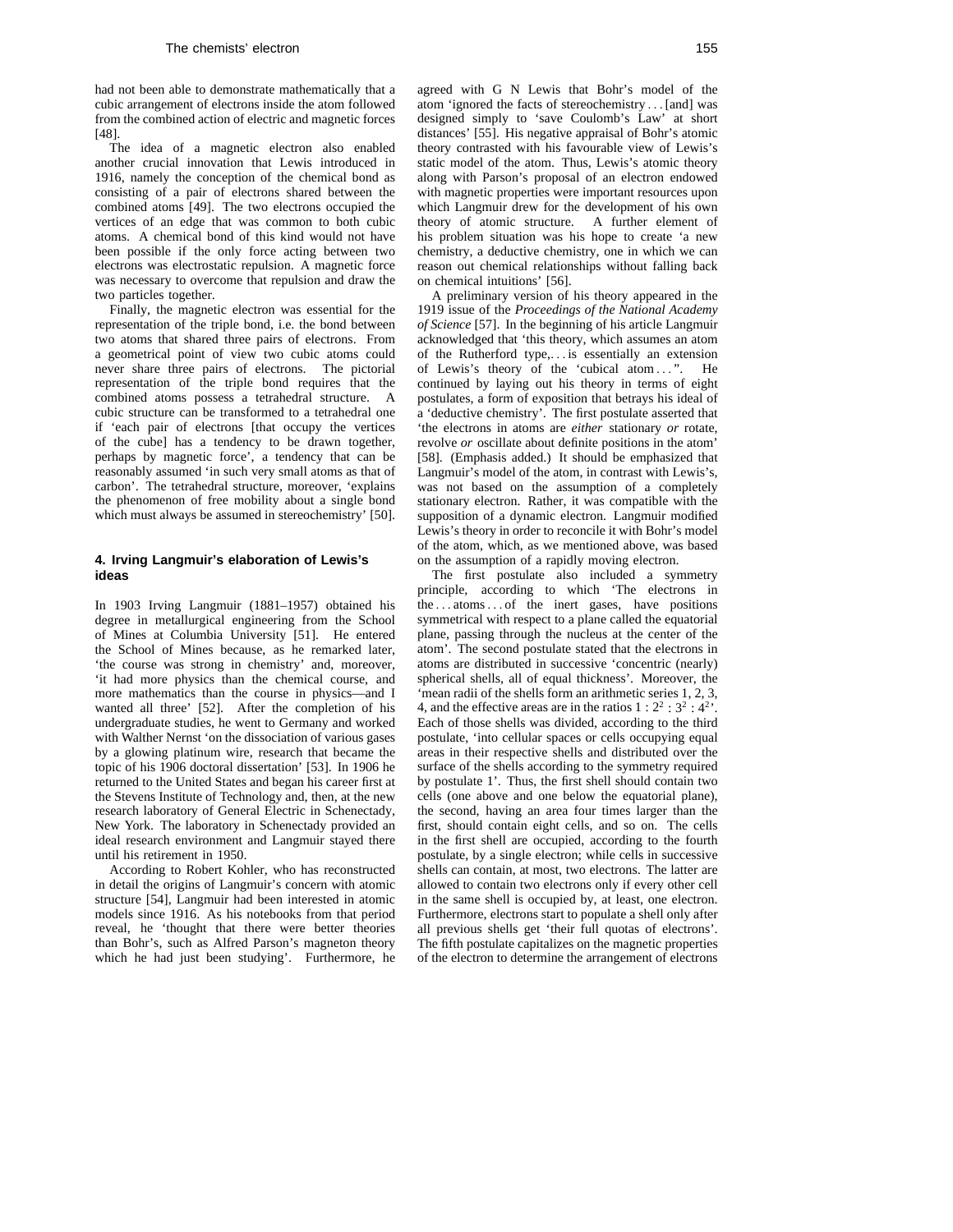in the outermost shell. These electrons are subject to a magnetic attraction from the 'underlying' electrons. When the number of the outside electrons is small this magnetic attraction predominates over the electrostatic repulsion (also due to the underlying electrons) and determines their arrangement. When, on the other hand, there are many outside electrons the electrostatic repulsion becomes dominant and pushes them 'as far as possible from the underlying ones'. Postulates six and seven concern the stability of electronic arrangements. The former asserts that a pair of electrons (e.g. in the helium atom) is the most stable grouping of electrons; while, according to the latter, 'the next most stable arrangement of electrons is the octet [a group of eight electrons]' [59]. Finally, the eighth postulate introduces the idea that an electron (or a pair of electrons) can be shared by, at most, two octets.

By means of those postulates Langmuir could explain the chemical properties of all the elements. Whereas Lewis's theory

*...* could be used to explain the *physical* and chemical properties of the first twenty elements*...* . I have been able to extend the theory to cover all the elements and to give a theory of the mechanism of chemical combination which gives a rational explanation of most of the very varied and extensive data underlying the Periodic Table and the different theories of valence [60].

The breadth and empirical success of Langmuir's theory, as well as the fact that he was equally at home in academic and in industrial chemistry, facilitated the reception of Lewis's ideas by the community of chemists, which had a significant industrial component [61].

# **5. The Faraday Society meeting of 1923**

In 1923, after the publication of Lewis's book, there was a meeting organized by the Faraday Society at the University of Cambridge which dealt with the 'Electronic theory of valency'. J J Thomson was the Chairman of the meeting and his opening statement was a particularly succinct formulation of the tasks awaiting the chemists. 'The bond dominates the field of chemistry, which finds its most suggestive mode of expression in terms of electrons. Admitting the presence of electrons, their repulsion involves important chemical consequences' [62].

Lewis gave the introductory talk and though he felt that the meeting's aim was to secure a better mutual understanding of divergent points of view, the expressions he used in his presentation were not particularly convincing for his tolerance to the kind of pluralism he advocated. The 'cardinal phenomenon of all chemistry' was the formation of electron pairs. For Lewis this was an actual pairing and not a convenient mode of explanation. He could not offer an explanation of the mechanism itself, but he had no doubt that sooner or later quantum theory would provide an explanation of electron pairing.

In the same meeting R H Fowler stressed that the great advantage of Lewis's work was that it was model independent. The only necessary assumption was that the atoms are composed by a positive nucleus and electrons around it. He, then, systematically examined various chemical problems, and found that the Bohr theory together with the Lewis proposal about shared electron pairs could provide qualitative explanations to many questions, except to the problem of the tetrahedral symmetry for carbon. N V Sidgwick went a step further and attempted to explain why there should be a shared pair of electrons. He proposed that the orbit of each electron in the shared pair includes both nuclei. When the two electrons were in phase, then one of them was always available for holding the nuclei together.

The opening remarks in the session on organic chemistry by Sir Robert Robertson, who was the President of the Faraday Society, were of particular interest, since the organic chemists were the least 'physical' of the chemists. He noted the 'awakening of the necessity' among the chemists to take account of the findings of the physicists and the effort of certain members of the community 'to bring home to chemists that electronic conceptions are to explain much and to foretell a great deal in the domain of chemical philosophy'.

The applications of present day physical conceptions to the mechanism of chemical reaction is clearly in a transition stage and no scheme to which the term theory may properly be applied has yet been evolved: that is if we confine the term theory to that which has been proven as far as can be judged by its being in harmony with groups of facts and deductions acknowledged as cogent in quite independent connections [63].

About four years later most of the chemists had an awareness of the amazing explanatory power of the new quantum mechanics, yet it was difficult to see how this newly developing explanatory framework would be assimilated into the chemists' culture. Many chemists were apprehensive that such an assimilation would bring lasting, and not altogether welcome, changes to this culture. But for some, it was a risk worth taking. N V Sidgwick, in his influential book *The Electronic Theory of Valency*, had no inhibitions about letting the new quantum mechanics invade the realm of chemistry. He expressed an unreserved enthusiasm about the new quantum mechanics and adopted Lewis's theory for the non-polar bond. Faced with the full development of the new mechanics by Heisenberg and Schrödinger, but not with an application of the theory to a chemical problem, Sidgwick, in the very first lines of the preface to his book, attempted to clarify the methodologial stumbling block that, he sensed, would be in the way of his fellow chemists:

In developing a theory of valency there are two courses open to the chemist. He may use symbols with no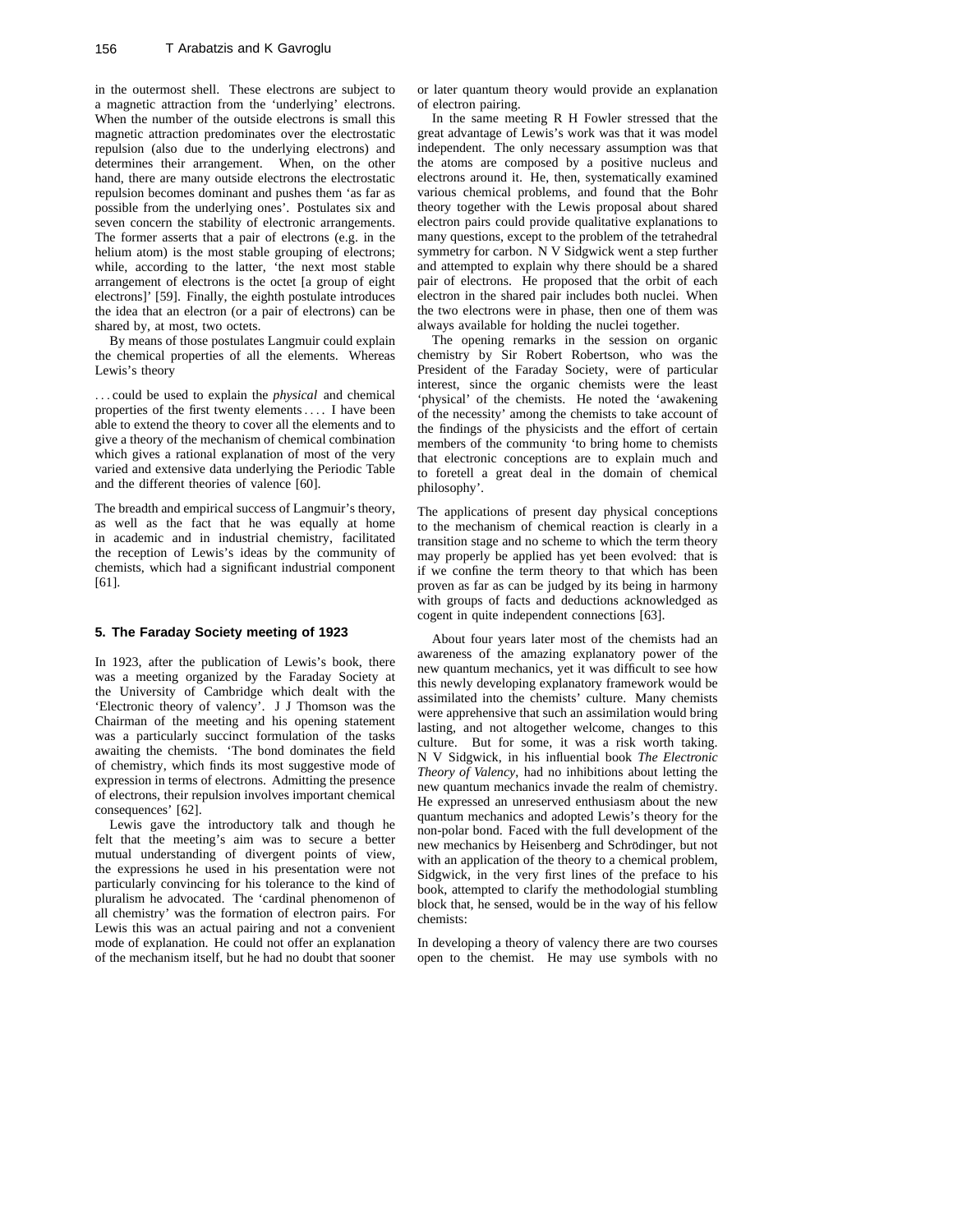#### The chemists' electron 157

definite physical connotation to express the reactivity of the atoms in a molecule, and may leave it to the subsequent progress of science to discover what realities these symbols represent: or he may adopt the concepts of atomic physics—electrons, nuclei, and orbits—and try to explain the chemical facts in terms of these. But if he takes the latter course, as is done in this book, he must accept the physical conclusions in full, and must not assign to these entities properties which the physicists have found them not to possess: he must not use the terminology of physics unless he is prepared to recognize its laws. I have endeavoured to conform to this principle, and not to lay myself open to the reproach of an eminent physicist, that 'when chemists talk about electrons they use a different language from the physicists'. I have been careful to avoid as far as possible the introduction of any physical hypotheses which are not already sanctioned by those who are best qualified to judge of them [64].

This was in 1927, just prior to the work of Heitler and London which would remove any ambivalence in the feelings of the chemists about the new quantum mechanics.

# **6. The Heitler–London paper: homopolar bonding is a purely quantum phenomenon**

It was during the few months in Zurich in 1927 when Schrödinger was still at the ETH that Fritz London (1900–1954) together with Walter Heitler (1904–1981) managed to solve one of the outstanding problems of chemistry by using the newly proposed wave mechanical methods of Schrödinger. Fritz London had, in 1922, completed a doctorate in philosophy, having worked under the supervision of one of the prominent phenomenologists, Alexander Pfander at the University of Munich. He was planning to become a high school teacher and just before he took his matriculation examinations he decided to go to the University of Göttingen to M Born and work on physics. Born advised him to go to Sommerfeld's Institute of Theoretical Physics at the University of Munich. There he worked on his first paper in physics, calculating the intensity of band lines in spectra. The paper was published in 1925, just before the dramatic developments in quantum mechanics. Immediately he started working on transformation theory and on Weyl's theory attempting to unify gravitation and electromagnetism. In the meantime he had become Ewald's assistant at the Technical College in Stuttgart and in December 1926 he received a fellowship from the Rockefeller Foundation to go to Zurich and work with Schrödinger. It was a decision that would bring lasting changes to London's scientific agenda. He would no longer work on problems related to quantum theory and he would start to work on problems requiring the application of quantum mechanics—first to chemistry and, then, to low-temperature physics.

Walter Heitler became interested in physical chemistry while he was studying at the Technische Hochschule at Karlsruhe. There he came into contact with quantum theory and acquired a strong background in mathematics. Wishing to work in theoretical physics he first went to Berlin and then to Munich where, in 1926, he completed his doctorate with Karl Herzberg on concentrated solutions. He also received a fellowship from the Rockefeller Foundation and went to Copenhagen to work with J Bjerrum on a problem about ions in solutions. He very much wanted to work on quantum mechanics and decided to spend the rest of his time from the fellowship in Zurich with Schrödinger [65].

Heitler and London's greatest achievement was to show that the mysterious chemical binding of two *neutral* hydrogen atoms to form a hydrogen molecule could *only* be understood in terms of the principles of the new quantum mechanics. Their initial aim was to calculate the interaction of the charges of two atoms. Nothing indicates that London and Heitler were either given the problem of the hydrogen molecule by Schrödinger or that they had detailed talks with the latter while they were proceeding with their calculations. The problem of the hydrogen atom and the hydrogen molecular ion had already been solved and there was a lot of talk about the possibilities of quantum mechanics to deal with actual *chemical* problems. The simplest and deeply intriguing problem was the hydrogen molecule, whose solution would clarify the ever present question of the homopolar bond. They were not particularly encouraged by their first results, since the attraction due to the 'Coulomb integral' was too small to account for the homopolar bond between two hydrogen atoms. They realized, however, that the bonding was due to the 'exchange integral'. Its physical significance was not evident to them at first, even though Heisenberg's treatment of the helium atom, based on the quantum mechanical resonance phenomenon, had already been published.

Heitler and London started their calculations by considering two hydrogen atoms coming slowly close to each other. Electron 1 will belong to atom *a* and electron 2 to atom *b*, or electron 2 will belong to atom *a* and 1 to *b*. Because the electrons were identical, the total wavefunction of the system was the linear combination of the wavefunctions of the two cases:

$$
\Psi = c_1 \psi_a(1) + c_2 \psi_b(2).
$$

They found two values for the energy:

$$
E_1 = 2E_0 + ((C + A)/(1 + S_{12}))
$$
  
\n
$$
E_2 = 2E_0 + ((C - A)/(1 - S_{12})).
$$

The integrals *C* (Coulomb integral) and *A* (exchange integral) had negative values, but *A* was larger than *C*. *E*<sub>1</sub> implied  $c_1/c_2 = 1$  and  $E_2$  implied  $c_1/c_2 = -1$ . Hence the wavefunction of the system could now be written as

$$
\Psi_{\rm I} = \psi_a(1)\psi_b(2) + \psi_a(2)\psi_b(1)
$$
  
\n
$$
\Psi_{\rm II} = \psi_a(1)\psi_b(2) - \psi_a(2)\psi_b(1).
$$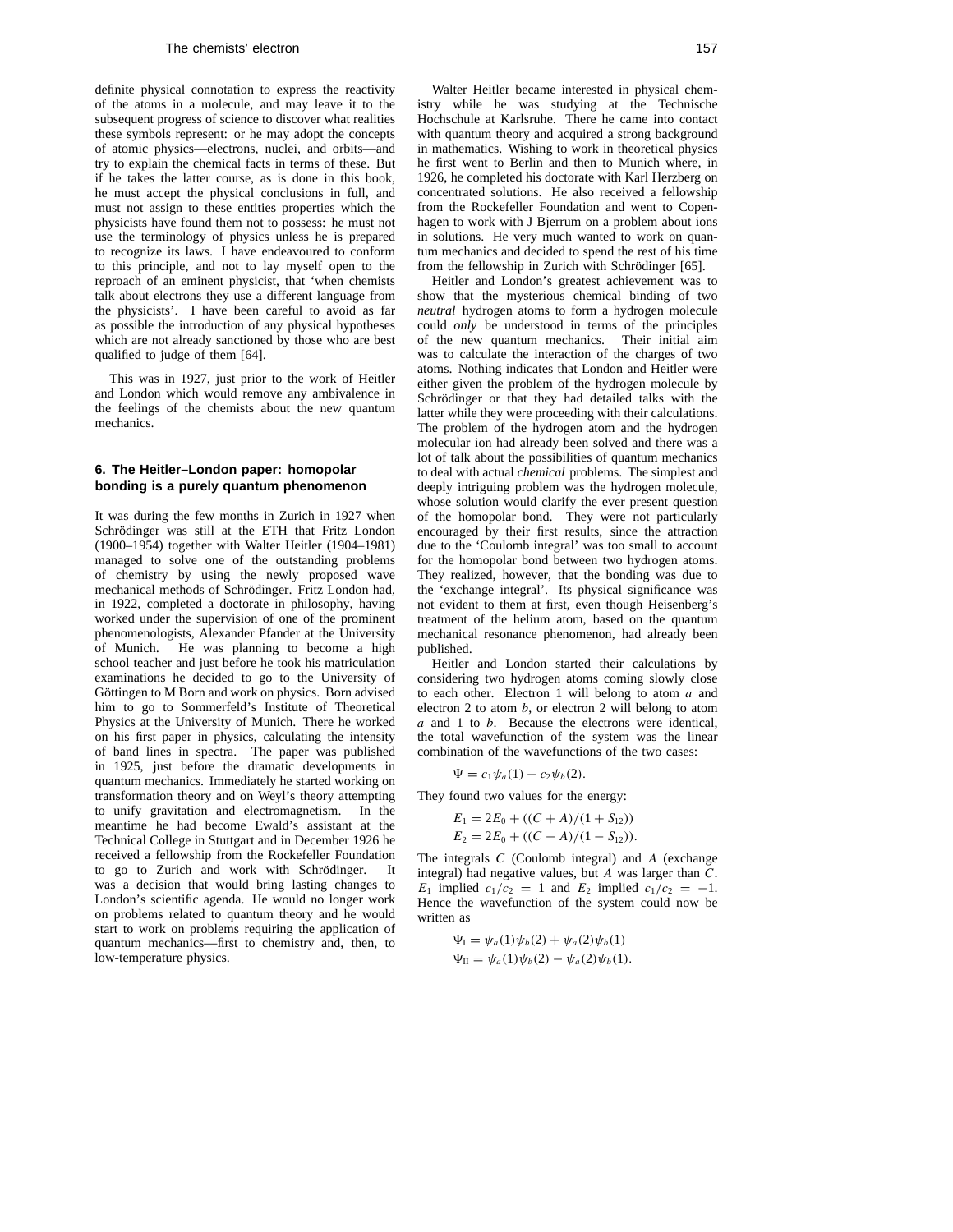Up to now, the spin of the electrons was not taken into consideration. The symmetry properties required by the Pauli exclusion principle were satisfied only by  $\Psi$ <sub>I</sub>. This was the case when the electrons had antiparallel spins. But  $\Psi$ <sub>I</sub> corresponded to  $E_1$ .  $E_1$  was less than  $2E_0$ , the sum of the energies of the two separate hydrogen atoms, and, hence, it signified attraction.  $\Psi_{II}$ , which, when spin was taken into consideration, was a symmetric combination, corresponded to  $E_2$ . But  $E_2$  was greater than  $2E_0$  and it implied repulsion. The 'mechanism' responsible for the bonding between the two neutral hydrogen atoms was the pairing of the electrons, which became possible only when the relative orientations of the spins of the electrons were antiparallel. To form an electron pair it did not suffice to have only energetically available electrons, but they had to have the right spin orientations. Exchange forces could, in principle, exist in systems without spin. Spin is crucial in the work of Heitler and London not only because it leads to an understanding of electron pairing, but also because the impossibility of forming a helium molecule is shown to be due to spin considerations. Covalent bonding was a pure quantum effect, since its explanation depended on quantum mechanical resonance and the spin of the electron, both of which have no classical analogue. 'It is a result which by means of classical concepts can only be described very artificially' [66].

They soon realized that the proposed exchange mechanism obliged them to confront a fundamentally new phenomenon. They had to answer questions posed by experimental physicists and chemists, like 'What is really exchanged? Are the two electrons really exchanged? Is there any sense in asking what the frequency of exchange is?'

It became gradually clear to me that it has to be taken as a fundamentally new phenomenon that has no proper analogy in older physics. But I think the only honest answer today is that the exchange is something typical for quantum mechanics, and should not be interpreted or should not try to interpret it—in terms of classical physics [67].

Both London and Heitler in all their early writings repeatedly stressed this 'non-visualizability' of the exchange mechanism—something which was clear to Bohr, Heisenberg and Pauli from the very beginning of quantum mechanics. Nevertheless, this aspect of quantum mechanics, often in the name of didactic expediency, has been consistently misrepresented.

London proceeded to a formulation of the Pauli principle for cases with more than two electrons, which was to become more convenient for his later work in group theory: the wavefunction can at most contain arguments symmetric in pairs; those electron pairs on which the wavefunction depends symmetrically have antiparallel spin. He considered spin to be the constitutive characteristic of quantum chemistry. And since two electrons with antiparallel spin were not identical, the Pauli principle did not apply to them and one was, thus, legitimized to choose the symmetric solution.

The possibility of a homopolar chemistry rests quite essentially on the fact that the electrons can still differ from each other in one respect, which we have completely ignored until now *...* . There are so to speak two different kinds of electrons, depending on the direction of their spin vectors, and as the Pauli principle is only a statement concerning absolutely identical particles, it implies no restriction at all when the spin vectors point in opposite directions [68].

With the Pauli principle it became possible to comprehend 'valence' saturation and, as it would be so articulately argued in the future work of both Heitler and London, spin would become one of the most significant indicators of valence behaviour and, in the words of Van Vleck, would forever be 'at the heart of chemistry' [69].

### **7. Pauling's resonance structures**

In April 1926 Linus Pauling (1901–1993), supported by a Guggenheim Fellowship, arrived in Munich where he planned to work at the Institute of Theoretical Physics. He was 25 years old and had already received his doctorate from the California Institute of Technology, having worked with Roscoe Dickinson on the structure of molybdenite. When he met Sommerfeld, the latter suggested that Pauling work on the electron spin. Pauling did not really follow this advice, since his main interest was in chemistry. When he was in Munich he discussed the problem of the chemical bond with various people and he, himself, thought it could be solved by using a Burrau-like approach (see below) and the Pauli principle. He was impressed by Condon's treatment of the hydrogen molecule, whose clever numerology and 'empirical method' were congenial to Pauling, especially since Condon 'got results as good as Heitler and London got later' [70].

An alternative approach to the valence bond method was first attempted by Edward Condon. A few months before the appearance of the paper by Heitler and London, Condon, while he was in Munich as a Fellow of the International Educational Board, published a short paper attempting to use the new quantum mechanics for the hydrogen molecule (1927). He had received his doctorate from the University of California at Berkeley working with Birge on problems in spectroscopy and had already spent some time in Göttingen. His starting point was Øyvind Burrau's numerical calculation of the integrals in the problem of an electron moving under the influence of two fixed centres. Condon first added the nuclear repulsive energy to the values found by Burrau. Then he dealt with the neutral hydrogen molecule where the two electrons were considered to have no mutual influence because of the Pauli principle. The final term to be considered was the mutual interaction of the two electrons. Here he made use of an important result from Hund's (1927) analysis: the electronic term of the lowest state of a molecule changes continuously from its value for a neutral atom of equal number of electrons to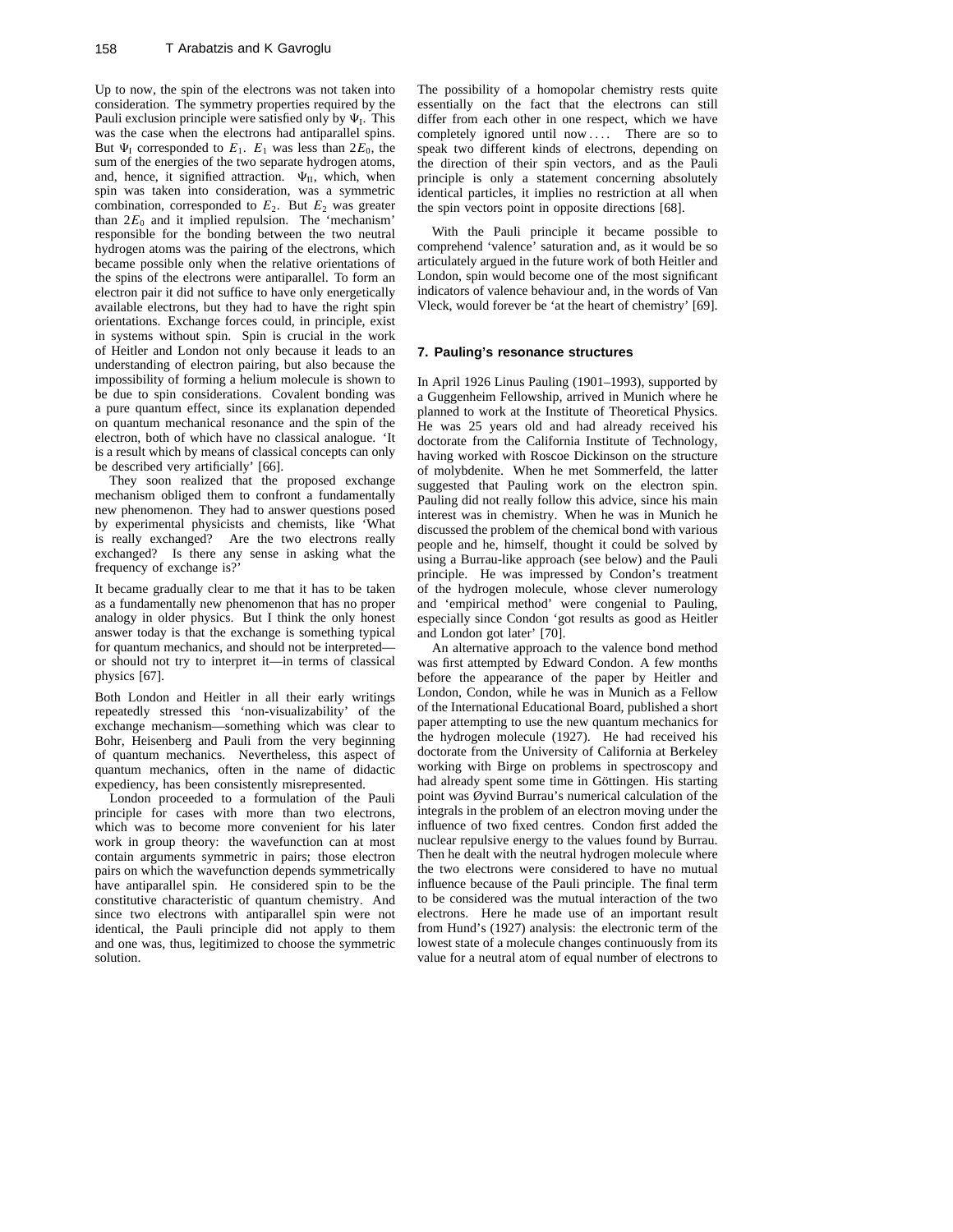its value for the dissociated atoms. Hund's work enabled the understanding of the way a continuous transition can exist between ionic and atomic binding. In the separated atoms the molecule may be said to be latent, in that the molecular quantum numbers already exist before the atoms come together, and this was a purely quantum mechanical result. Condon used A Unsold's (1927) calculation of the electron interaction in the unexcited helium atom to find quite a satisfactory agreement with the measured values for the heats of dissociation of the hydrogen molecule. The approximation was obviously very rough, yet it was encouraging: 'It seems proper to emphasize that Burrau's calculation of  $H_2^+$  and the extension here to  $H_2$  constitute the first quantumtheoretic quantitative discussion of the binding of atoms into molecules by electrons—the valence forces of chemistry. The quantitative success of the new quantum mechanics in the face of the classical theory's failure must serve to lend strong support to the new methods' [71].

After Munich and before going to Copenhagen in late 1927, Pauling spent three months in Zurich where he met Heitler and London. Right after the appearance of the Heitler–London paper, he published a short note to bring attention to an unforgivable omission: Lewis was nowhere mentioned in the paper, and Pauling was to emphasize that London's extension of the Heitler– London approach 'is in simple cases entirely equivalent to G N Lewis's successful theory of the shared electron pair, advanced in 1916 on the basis of purely chemical evidence' [72], acknowledging at the same time that the quantum mechanical explanation of valence is more powerful than the old picture. In this paper he mentioned for the first time that the changes in quantization may play a dominant role in the production of stable bonds in the chemical compounds. That was the first hint as to the hybridization of orbitals. He perceived that perturbations to the quantized electronic levels may produce directed atomic orbitals whose overlapping would be better suited for the study of chemical bonds. Pauling also suggested the direction along which he would move to derive some new results and he explicitly stated his methodological commitments. When Pauling informed Lewis about his short note [73], Lewis's response contains what is, perhaps, his most insightful statement about valence.

I was very much interested in your paper as I had been in London's, and there is much in both papers with which I can agree *...*I am sorry that in one regard my idea of valence has never been fully accepted. It was an essential part of my original theory that the two electrons in a bond completely lose their identity and can not be traced back to the particular atom or atoms from which they have come; furthermore that this pair of electrons is the only thing which we are justified in calling a bond. Failure to recognize this principle is responsible for much of the confusion prevailing in England on this subject, where they still talk of polar bonds and semipolar bonds, and so on. I think in London's paper and in yours a little too much emphasis is placed upon the origin of the paired electrons [74].

Pauling felt more at ease with the Schrödinger approach rather than with matrix mechanics and did not worry about questions about the interpretation of quantum mechanics. 'I tend not to be interested in the more abstruse aspects of quantum mechanics. I take a sort of Bridgmanian attitude toward them.' [75]

Almost everything in the series of Pauling's papers starting in 1931 and titled *The Nature of the Chemical Bond* are included in his book of the same title. Concerning the electron-pair bond, Pauling proposed six rules. Some of these rules were not derived from first principles, but were mostly inferred from rigorous treatments of the hydrogen molecule, the helium atom and the lithium atom. Pauling exploited maximally the quantum mechanical phenomenon of resonance and was eventually in a position to formulate a comprehensive theory of chemical bonding. The success of the theory of chemical bonding. theory of resonance in structural chemistry consisted in devising the actual structures of various molecules as a result of resonance among other 'more basic' structures. In the same manner that the Heitler–London approach provided a quantum mechanical explanation of the Lewis electron pair mechanism, the quantum mechanical theory of resonance provided a more sound theoretical basis for the ideas of tautomerism, mesomerism and the theory of intermediate state [76].

#### **8. Mulliken and his molecular orbitals**

Although the method of molecular orbitals was first introduced by Hund, it was Robert S Mulliken (1896– 1986) who provided both the most thorough treatment of the different kinds of molecules as well as the theoretical and methodological justifications for legitimizing the molecular-orbital approach. Mulliken was born in 1896 and received his doctorate from the University of Chicago in 1921, working with D W Harkins on isotope separation, especially of mercury. He had worked at the University of Chicago and at Harvard as a National Research Fellow and by 1926 he was an assistant professor at New York University. When he did his foundational work on the method of molecular orbitals he had moved to the University of Chicago and had spent some months travelling in Europe, before his extended stay there in 1930 as a Guggenheim Fellow.

After his work on band spectra and the assignment of quantum numbers to electrons in molecules, Mulliken proceeded to formulate his approach to the problem of valence in a series of papers in 1932. He was getting ready for 'an attack on the Heitler and London theory of valence', as he wrote to Birge in 1931, since he was becoming more and more convinced that 'one can understand chemical binding decidedly better and more intimately, by a consideration of molecular electron configurations than by Heitler and London's method' [77]. The theory was, in a way, the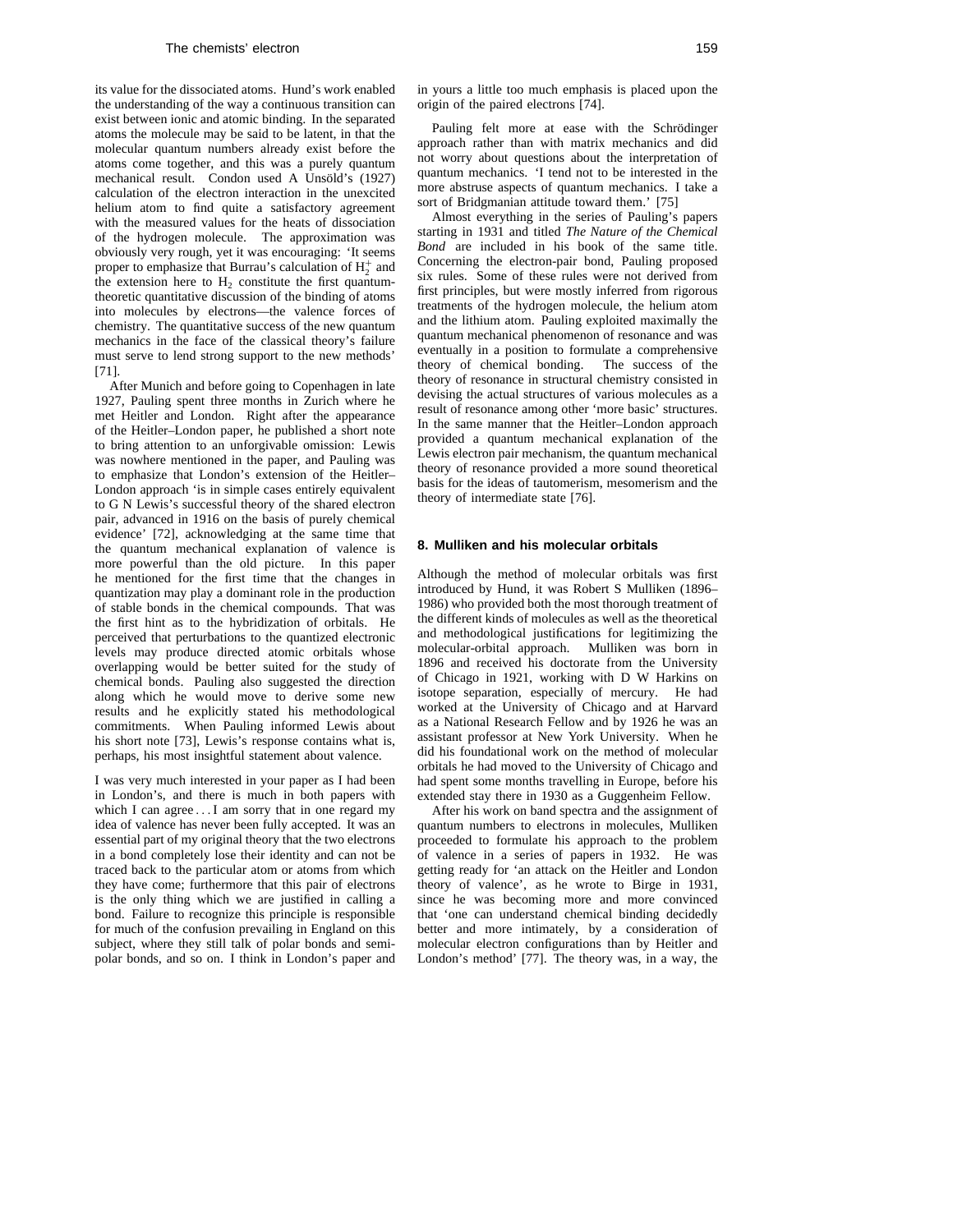outcome of a program whose aim was to describe and understand molecules in terms of (one-electron) orbital wavefunctions of 'distinctly molecular character'. The attempt was to articulate the autonomous character of molecules through a process that depended on analogies with atoms and the extensive data concerning band spectra. In fact, his theory became an alternative mode to the treatment of the problem of valence by Heitler, London, Pauling and Slater. Holding the view that the concept of valence itself is one which should not be held too sacred, Mulliken proceeded to a succinct statement of what would be known as the molecular orbital approach to chemical bonding.

Another conception, which seems to correspond in a more natural way to our knowledge of the structure of diatomic molecules based on the interpretation of their spectra, is that we must assume not only bonding and non-bonding electrons, but also anti-bonding electrons, i.e. electrons which actively oppose the union of the atoms [78].

For he adopted a 'molecular' point of view where the emphasis was on the existence of the molecule as a distinct individual and not as a union of atoms held together by valence bonds. Therefore, from such a 'molecular' point of view the understanding of the mechanism of uniting atoms became of secondary importance.

Unshared electrons were described in terms of atomic orbitals and the notion of molecular orbitals was introduced to describe shared electrons. Electrons were divided into three categories according to their roles in the binding process: shared electrons (at least for diatomic molecules) were either bonding or anti-bonding electrons, and unshared electrons were non-bonding electrons. The latter occurred in diatomic molecules only when accompanied by a larger number of bonding electrons. Furthermore, in his method molecular orbitals were conceived as 'entities quite independently of atomic orbital' [79].

Mulliken urged the distinction between Heitler and London's valence theory and their 'valuable perturbation-method for calculating energies' of molecule formation. He thought that the theories of Heitler and London, Pauling and Slater might be called *electron–pairing* theories, whereas Lewis's theory was an *electron–pair* theory [80]. Mulliken time and again emphasized that the concept of the bonding molecular orbitals was more general, more flexible and certainly more 'natural' than the Heitler–London electronpair bonding—even though the latter might turn out to be more convenient for obtaining quantitative results for a number of problems.

The assignment of the various quantum numbers to the molecular orbitals led to an alternative explanation of homopolar valence that did not depend on resonance, but rather on a new notion, that of premotion, introduced by Mulliken. Bonding-electrons became, in effect, unpremoted electrons, whereas antibonding electrons were represented as strongly premoted electrons. Therefore, chemical combination of the homopolar type was the result of the shrinkage and consequent energy decrease of atomic orbitals in the fields of the neighbouring nuclei, when such orbitals were shared with little or no premotion. It was also shown that the role of the exchange integrals of Heitler and London corresponded to the electron density of the molecular orbitals: bonding orbitals had a higher electron density, antibonding orbitals had a lower density in the region between the nuclei than the densities that would have resulted from the overlapping of the electron densities of the orbitals of isolated atoms. Mulliken placed himself in the antipodes of Heitler and London. He insisted that the occurrence of electron pairs in the molecules had 'no fundamental connection with the existence of chemical binding' [81]. The Pauli principle could adequately explain the fact that each type of molecular orbit can be occupied by just two electrons.

In a paper titled 'On the method of molecular orbitals', published in 1935, Mulliken expressed his views on what he considered to be the most characteristic and differentiating aspects of his theory. The Heitler–London method 'follows the ideology of chemistry and treats every molecule, so far as possible, as composed of definite atoms*...* . It has had the notable success as a qualitative conceptual scheme for interpreting and explaining empirical rules of valence and in semiquantitative, mostly semiempirical calculations of energies of formation' [82]. His method of molecular orbitals departed from 'chemical ideology *...* and treats each molecule, so far as possible, as a unit'. This seemingly terminological difference highlighted the more theoretical issues involved in the study of molecular physics.

It is the writer's belief that, of the various possible methods, the present one may be the best adapted to the construction of an exploratory *conceptual scheme* within whose framework may be fitted both chemical data and data on electron levels from electron spectra. A procedure adapted to a broad survey and interpretation of observed relations is here aimed at, rather than (at first) one for quantitative calculation, which logically would follow later [83].

Mulliken had realized that one of the reasons for the poor quantitative agreement using the molecular orbital approach was because of the inability of this theory to include the details of the interactions between electrons. But even though their inclusion would make a theoretical calculation from first principles an impossible job, 'their qualitative inclusion has always formed a vital part of the method of molecular orbitals used as a *conceptual scheme* for the interpretation of empirical data on electronic states of molecules' [84]. Such considerations, in fact, led to the qualitative explanation of the paramagnetism of oxygen—one of the main weaknesses of the valence bond approach.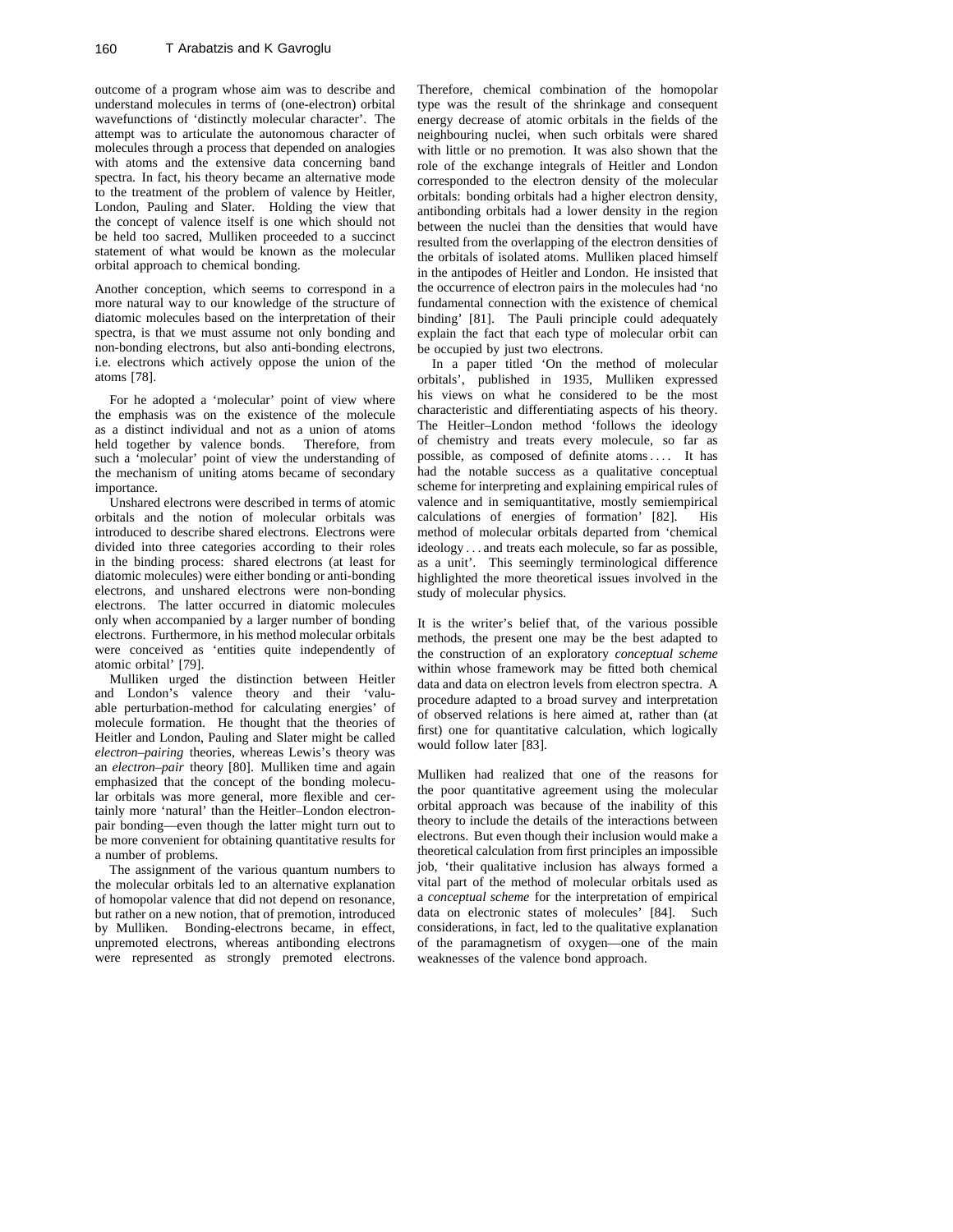### **Epilogue**

Too often many of the theoretical successes in chemistry are regarded as developments which bring chemistry nearer to physics and that they almost always owe their legitimacy because of their closeness to the culture of physics. In examining the ways chemists attempted to deal theoretically with the classic problems of chemistry, the historian is invariably confronted with the chemists' particular attitude on how much one could and should 'borrow' from physics in order to construct a chemical theory and what is the methodological status of empirical observations for theory building in chemistry. The choices of the chemists and the schemata they proposed brought into being new research traditions, articulated new strategies of experimental manipulation, implied a different role for mathematics in each tradition, and gave rise to different styles of research within these traditions. It is the confluence of all these processes that eventually became decisive in forming the chemists' culture.

At a conference in 1977 commemorating half a century of valence theory, Charles Alfred Coulson gave the closing talk. He was a mathematician by training and a writer of what became one of the standard textbooks on valence. He claimed that the 50 years of valence theory meant 50 years of changing ideas about the chemical bond. He divided this period into three parts. He put great emphasis on the first third of the period when chemists were concerned with identifying the electronic nature of the bond, and in '*escaping from the thought forms of the physicist*'.

It appears that one of the most radical ways chemists devised for 'escaping the thought forms of the physicists' was their understanding of 'how electrons spent their leisure time'.

#### **Acknowledgment**

We wish to thank Professor Helmut Rechenberg for his many helpful comments and suggestions.

# **Notes and references**

- [1] Millikan R A 1924 Atomism in modern physics *J. Chem. Soc.* **125** part II 1405–17, on p 1406
- [2] *Ibid* p 1405
- [3] *Ibid* p 1411
- [4] Gavroglu K Appropriating the atom at the end of the 19th century: chemists and physicists at each other's throat *Philosophers in the Laboratory* ed V Mossini (Academia Nazionale di Scienze, Lettere e Arti di Modena, MUSIS, Roma, 1996) pp 93–106
- [5] Thomson J J 1883 *A Treatise on the Motion of Vortex Rings* (London: MacMillan)
- [6] Roscoe H 1884 *Proc. Brit. Assoc. for the Advancement of Science* p 666
- [7] Armstrong H 1885 *Proc. Brit. Assoc. for the Advancement of Science* p 964
- [8] Meldola R 1895 *Proc. Brit. Assoc. for the Advancement of Science* p 643
- [9] Divers E 1902 *Proc. Brit. Assoc. for the Advancement of Science* p 568
- [10] Smithells A 1907 *Proc. Brit. Assoc. for the Advancement of Science* p 477
- [11] Armstrong H 1909 *Proc. Brit. Assoc. for the Advancement of Science* p 423
- [12] Whyte L L 1960 A forerunner of twentieth century physics—a re-review of Larmor's Aether and matter *Nature* **186** 1010–1014
- [13] Larmor to Lodge April 30, 1894 University College Library MS ADD 89/65(i). Quoted in Buchwald J Z 1985 *From Maxwell to Microphysics* (Chicago: University of Chicago Press) p 153
- [14] A dynamic model of the atom was deemed necessary to account for the data of spectroscopy, whereas a relatively inert atom was required for the explanation of chemical bonding.
- [15] See Stranges A N 1982 *Electrons and Valence: Development of the Theory, 1900–1925* (Texas A& M University Press) p 75. The same view is endorsed by Kragh. See H Kragh 1985 Bohr's atomic theory and the chemists *Riv. di Storia della scienza* **2**(3) 463–486, on p 467
- [16] Thomson J J 1923 *The Electron in Chemistry* (Philadelphia), on the second page of the preface.
- [17] For a short biographical essay on G N Lewis see Robert Kohler's article in Gillispie C C (ed) 1970–1980 *Dictionary of Scientific Biography* vol 8 (New York: Charles Scribner) pp 289–294
- [18] Lewis G N 1923 *Valence and the Structure of Atoms and Molecules* (New York: The Chemical Catalog Company) pp 50, 165
- [19] Lewis had also to include in his model a 'positive charge which balanced the electrons in the neutral atom' and about which his 'ideas were very vague *...* at that time'. Lewis G N *Valence*, p 30
- [20] See Abegg R 1904 Die Valenz und das periodische System. Versuch einer Theorie der Molekularverbindungen *Z. Anorganische Chem.* **39** 330–380. For a brief exposition of Abegg's theory see Kohler R E 1971 *Hist. Stud. Phys. Biol. Sci.* **3** 343–76 (see pp 349–50)
- [21] Lewis G N *Valence*, p 104
- [22] Thomson J J 1904 On the structure of the atom: an investigation of the stability and periods of oscillation of a number of corpuscles arranged at equal intervals around the circumference of a circle; with application of the results to the theory of atomic structure *Phil. Mag. 6th series* **7** 237–65
- [23] Thomson J J 1907 *The Corpuscular Theory of Matter* (New York: Charles Scribner)
- [24] Thomson J J *The Corpuscular*, p 121. Cf Russell C A 1971 *The History of Valency* (New York: Humanities) p 281
- [25] Thomson J J *The Corpuscular*, p 138. For a brief discussion of Thomson's reasons for denying the existence of non-polar bonds see Kohler R E 1971 *Hist. Stud. Phys. Biol. Sci.* **3** 343–76 (see p 354)
- [26] Thomson J J 1914 The forces between atoms and chemical affinity *Phil. Mag. 6th series* **27** 757–89
- [27] At that point Thomson had accepted Rutherford's 'planetary' model of the atom.
- [28] For a detailed discussion of the origins and characteristics of Thomson's two electron bond see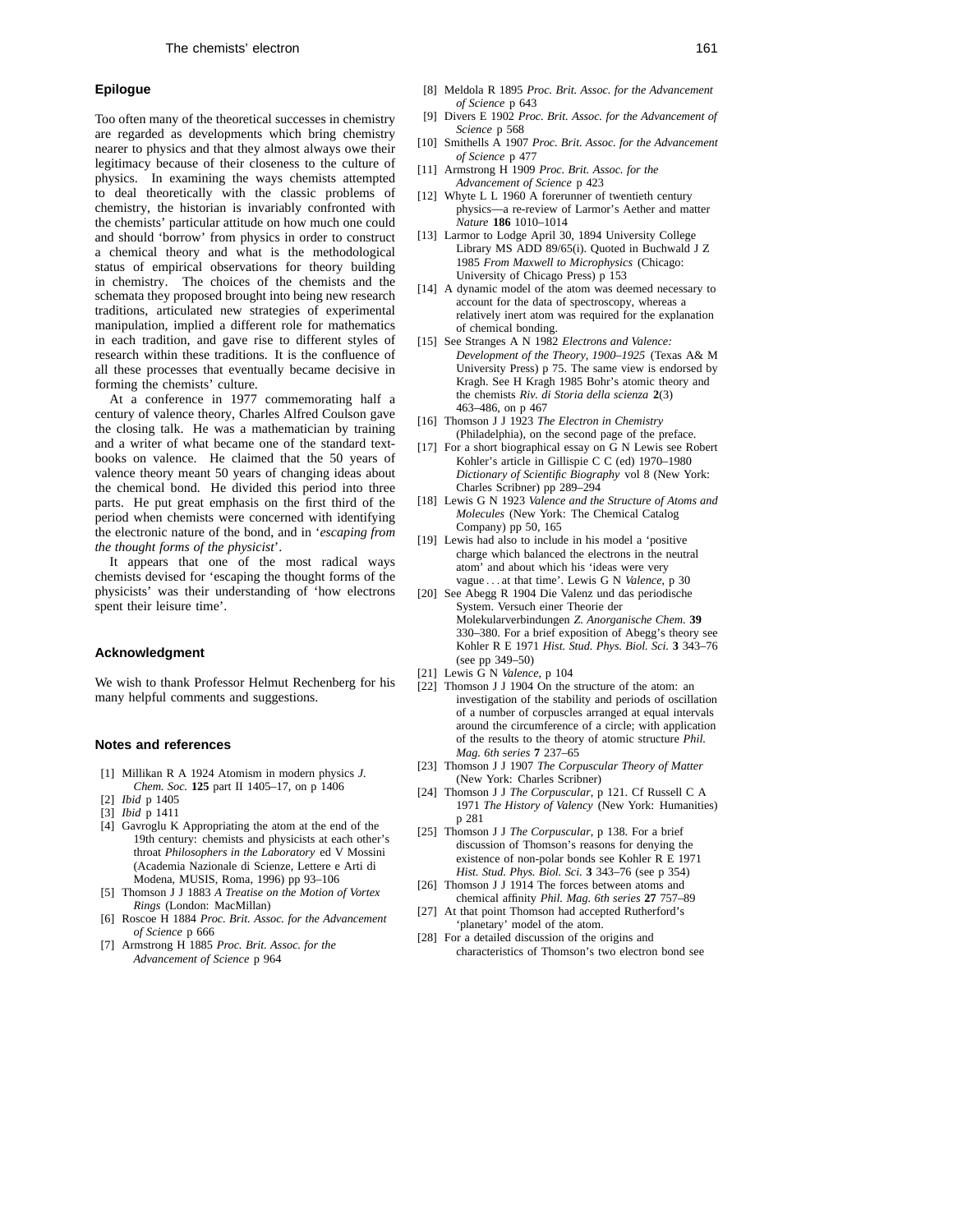Kohler R E 1971 *Hist. Stud. Phys. Biol. Sci.* **3** 343–76 (see pp 358–61)

- [29] See Parson A L 1915 A magneton theory of the structure of the atom *Smithsonian Miscellaneous Collections* **65**(11) 1–80. See also Baracca A 1986 Early proposal of an intrinsic magnetic moment of the electron in chemistry and magnetism (1915–1921) before the papers of Goudsmit and Uhlenbeck *Riv. di storia della scienza* **3**(3) 353–74
- [30] Langevin P 1905 Magnétisme et Théorie des Électrons *Annales de Chimie et de Physique* **5** 70–127
- [31] Bray W C and Branch G 1913 Valence and Tautomerism *J. Am. Chem. Soc.* **35** 1440–7, on p 1443; quoted in Kohler R E 1971 *Hist. Stud. Phys. Biol. Sci.* **3** 343–76 (see p 357)
- [32] Kohler R E 1971 *Hist. Stud. Phys. Biol. Sci.* **3** 343–76 (see p 371)
- [33] Lewis G N 1916 The atom and the molecule *J. Am. Chem. Soc.* **38** 762–85
- [34] *Ibid* p 767
- [35] *Ibid* p 768
- [36] *Ibid* p 772. This was not a novel idea. It had been suggested by R. J. Boscovich as early as 1763. See Williams L P 1987 *Michael Faraday: A Biography* reprint edn (New York: Da Capo) (originally published in 1965) pp 73–5
- [37] Lewis only said explicitly that Coulomb's law failed at small distances vis-a-vis the interaction between oppositely charged particles. However, we can infer that he held the same to be true for similarly charged particles, since he argued that in atoms of large atomic volume electrons are at a sufficient distance from one another so as to mutually repel each other.
- [38] See Kragh, *Bohr's Atomic Theory and the Chemists* pp 474–7
- [39] Lewis [33], p 772 Lewis did not elaborate further the inadequacy of Rutherford's model vis-a-vis chemical phenomena. Several years later he was more specific: If the electrons are to be regarded as taking an essential part in the process of binding atom to atom in the molecule, it seemed impossible that they could be actuated by the simple laws of force, and travelling in the orbits, required by the planetary theory. The permanence of atomic arrangements*...* is one of the most striking of chemical phenomena. *...*It appears inconceivable that these permanent *...* configurations could result from the simple law of force embodied in Coulomb's law'. Lewis, *Valence*, pp 55–6
- [40] Bohr N 1963 *On the Constitution of Atoms and Molecules* (Copenhagen) p 15
- [41] Lewis, *The Atom*, p 773
- [42] Lewis G N 1917 The static atom *Science* **46** (28 Sept.) 297–302. The description that follows is from Lewis, *Valence*, pp 50–51
- [43] Lewis, *Valence*, p 51
- [44] *Ibid*
- [45] Lewis, *The Atom*, p 773
- [46] It is interesting that the reception of Bohr's theory of the periodic system, which was also qualitative, was mixed. It appears that Sommerfeld and Heisenberg were quite enthusiastic about it, though such a feeling was not shared by others. Cf Kragh H 1979 Niels Bohr's Second Atomic Theory *Historical Studies in the Physical Sciences* **10** 123–186, especially pp 161–2
- [47] Lewis, *The Atom*, p 774
- [48] See Parson [29], pp 18–19
- [49] Lewis's theory of the shared pair bond could explain the formation of both polar and non-polar molecules through the same single mechanism and solved problems such as the structure of ammonia and ammonium ion, 'which has proved extremely embarrassing to a number of theories of valence'. Lewis, *The Atom*, p 777
- [50] *Ibid* p 780
- [51] For biographical information on Langmuir see Rosenfeld A 1962 The quintessence of Irving Langmuir *The Collected Works of Irving Langmuir* vol 12 ed C G Suits (Oxford: Pergamon) pp 3–229. See also Charles Süsskind's short biographical essay in *Dictionary of Scientific Biography* vol 8 pp 22–5
- [52] Quoted in Rosenfeld [51], p 42
- [53] Süsskind, 'Langmuir', p 23
- [54] Kohler R E 1974 Irving Langmuir and the 'Octet' theory of valence *Historical Studies in the Physical Sciences* **4** 39–87
- [55] *Ibid* p 47
- [56] Quoted in Rosenfeld, *The Quintessence*, p 109
- [57] Langmuir I 1919 The Structure of Atoms and the Octet Theory of Valence *Proc. Nat. Acad. Sci.* **5** 252; reprinted in his *Collected Papers* **6** 1–8
- [58] *Ibid* p 1
- [59] *Ibid* p 2
- [60] I Langmuir to E Rutherford, May 18, 1919, Cambridge University Library, Add 7653/L16
- [61] Cf Langmuir's remark that 'Lewis's treatment of this subject was rather brief and perhaps for this reason it does not seem to have met with the general acceptance which it deserves'. Langmuir I 1919 The arrangement of electrons in atoms and molecules *J. Am. Chem. Soc.* **XLI**(6); in his *Collected Papers* **6** pp 9–73, on p 27. See also Kohler, 'Irving Langmuir', p 57 and Russell, *The History of Valency*, p 285
- [62] Thomson J J 1923 *Proc. Faraday Soc.* p 450
- [63] *Ibid* p 483
- [64] Sidgwick N F 1927 *The Electronic Theory of Valency* (Cambridge: Cambridge University Press) p ii
- [65] For details see Gavroglu K 1995 *Fritz London, A Scientific Biography* (Cambridge: Cambridge University Press)
- [66] Heitler W and London F 1927 Wechselswirkung neutraler Atome und homoopolaren Bindung nach Quantenmechanik *Z. Phys.* **44** 455–472, on p 456
- [67] Interview with Walter Heitler by John Heilbron (March 28, 1963). Archive for the History of Quantum Physics, American Institute of Physics.
- [68] London F 1928 Quantenmechanik und chemische Bindung *Quantentheorie und Chemie* (Hirzel) pp 59–84, on p 63
- [69] Van Vleck J 1970 Spin the great indicator of valence behaviour *Pure Appl. Chem.* **24** 235–255, on p 240
- [70] Interview with Linus Pauling by John Heilbron (March 27, 1964). Archive for the History of Quantum Physics, American Institute of Physics, p 8.
- [71] Condon E U 1927 Wave mechanics and the normal state of the hydrogen molecule *Proc. Nat. Acad. Sci.* **13** 466–470, on p 470
- [72] Pauling L 1928 The shared electron chemical bond *Proc. Nat. Acad. Sci.* **14** 359. Heitler and London had mentioned only Kossel's work.
- [73] L Pauling to G N Lewis March 7, 1928, Lewis Archives, College of Chemistry, University of